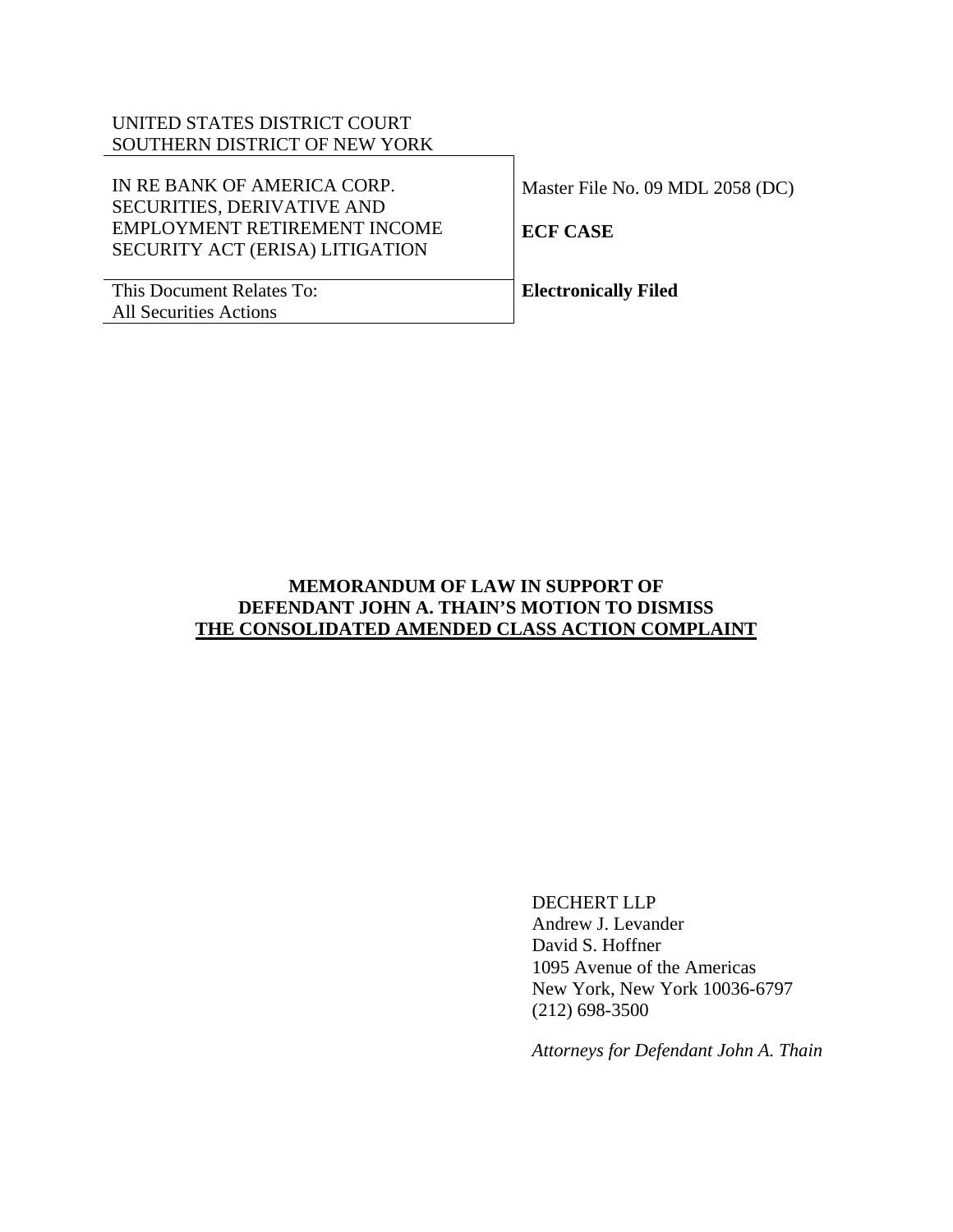# **TABLE OF CONTENTS**

# **Page**

| Argument        |                                                                   |
|-----------------|-------------------------------------------------------------------|
| POINT I         | THE SECTION 10(b) CLAIM AGAINST THAIN SHOULD BE                   |
| A.              |                                                                   |
| <b>B.</b>       | The Complaint Fails to Allege Any Actionable Omission By Thain  5 |
| $\mathcal{C}$ . |                                                                   |
| POINT II        | THE SECTION 14(a) CLAIM AGAINST THAIN SHOULD BE                   |
| POINT III       | THE SECTION 20(a) CLAIMS AGAINST THAIN SHOULD BE                  |
|                 |                                                                   |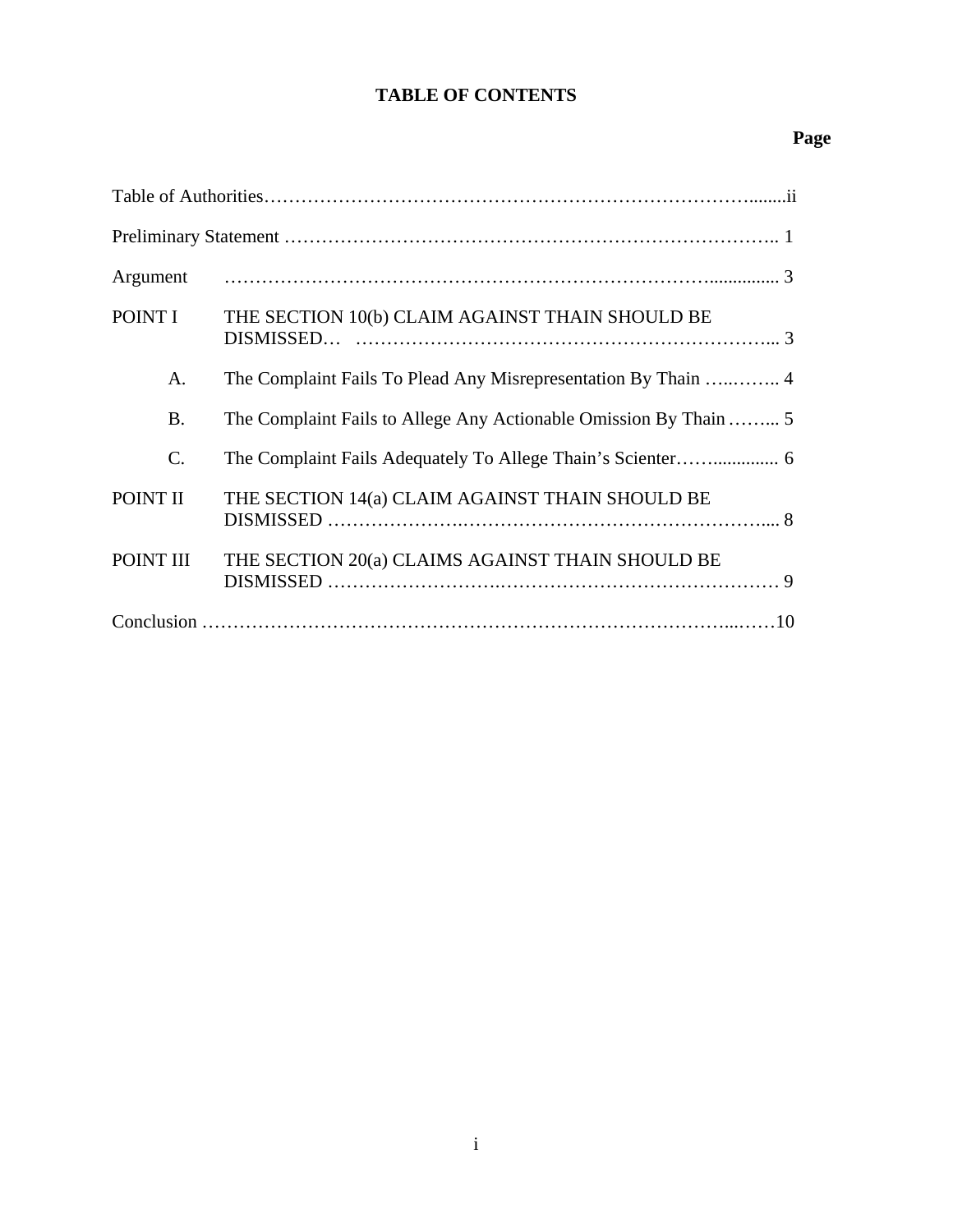# **TABLE OF AUTHORITIES**

| Page(s)<br><b>CASES</b>                                                 |
|-------------------------------------------------------------------------|
| Boguslavsky v. Kaplan,                                                  |
| Chiarella v. United States,                                             |
| ECA & Local 134 IBEW Joint Pension Trust of Chi. v. JPMorgan Chase Co., |
| Kalnit v. Eichler,                                                      |
| Klock v. Lehman Bros. Kuhn Loeb Inc.,                                   |
| In re Pfizer, Inc. Secs. Litig.,                                        |
| In re Philip Services Corp. Secs. Litig.,                               |
| S.E.C. v. First Jersey Secs., Inc.,                                     |
| Tellabs, Inc. v. Makor Issues & Rights, Ltd.,                           |
| <b>STATUTES AND RULES</b>                                               |
|                                                                         |
|                                                                         |
|                                                                         |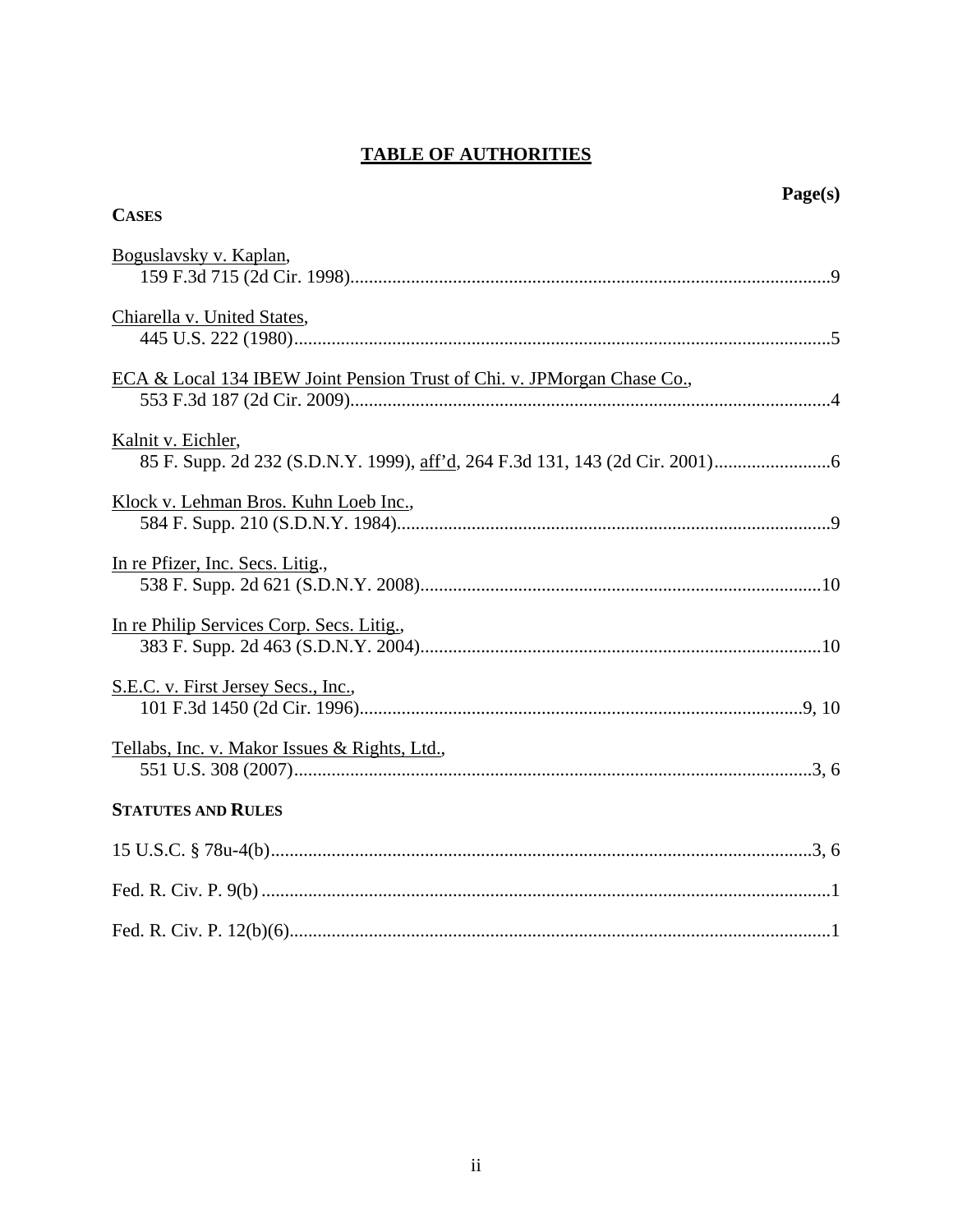<span id="page-3-0"></span>Defendant John A. Thain respectfully submits this memorandum of law in support of his motion to dismiss the Consolidated Amended Class Action Complaint ("Complaint" or "Compl.") pursuant to Rules 9(b) and 12(b)(6) of the Federal Rules of Civil Procedure. To avoid duplicative briefing, Mr. Thain expressly adopts and incorporates herein the arguments in support of dismissal set forth in the Memorandum of Law of Bank of America Corporation in Support Of Its Motion to Dismiss the Consolidated Amended Class Action Complaint (the "BAC Memorandum") and the Memorandum of Law In Support of Merrill Lynch & Co., Inc.'s and Merrill, Lynch, Pierce, Fenner & Smith's Motion to Dismiss (the "Merrill Memorandum").

## **Preliminary Statement**

Beset by unprecedented financial problems, on December 1, 2007, Merrill Lynch & Co., Inc. ("Merrill") hired John Thain to serve as its Chief Executive Officer and the Chairman of its Board of Directors. The year 2008, however, remained difficult for Merrill as the global economic meltdown continued in full force resulting in mounting losses as its legacy positions in CDOs and mortgage-related assets continued to erode. Faced with this unparalleled financial upheaval, Thain began to explore strategic alternatives for Merrill. Such efforts paid off for Merrill shareholders when, on September 15, 2008, Bank of America Corporation ("BAC") agreed to acquire all of the stock of Merrill at a significant premium to the then-market price. As detailed in the BAC Memorandum, the merger of BAC and Merrill has already contributed billions of dollars to the earnings of the combined entity and there is every indication that the long-term benefits to BAC envisioned as a result of the acquisition of Merrill's famed wealth management business and its "Thundering Herd" of investment advisors will indeed be realized.

Without question, Thain's successful efforts to save Merrill and deliver an intact and viable Merrill brokerage franchise to BAC greatly benefited Merrill's shareholders and fulfilled his fiduciary duties to them. In an odd twist, however, he is now under attack from BAC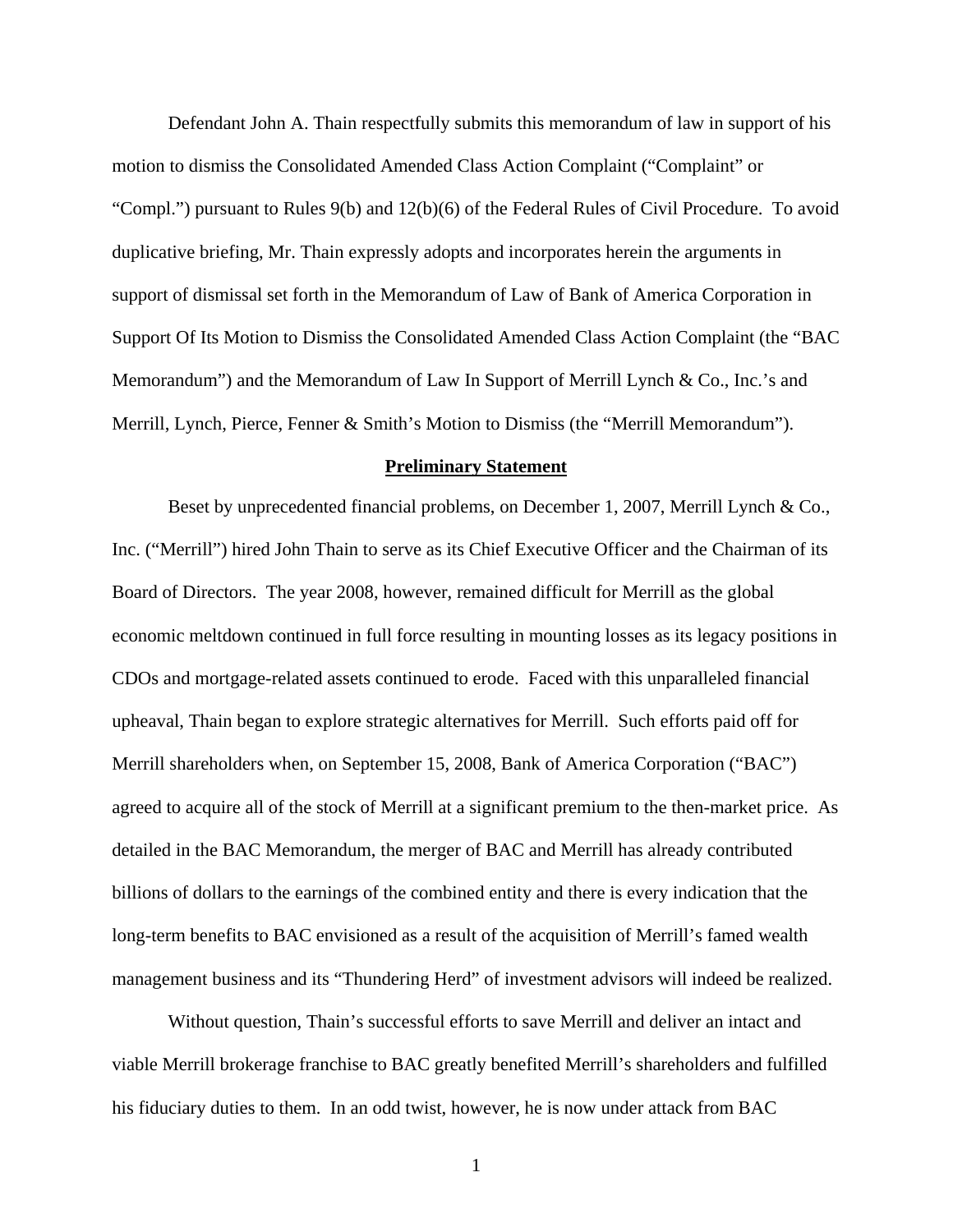shareholders, who, apparently unhappy with the deal that BAC management struck, are attempting to hold Thain responsible for the alleged failure of BAC to disclose to them certain information regarding the merger. $<sup>1</sup>$  $<sup>1</sup>$  $<sup>1</sup>$ </sup>

As demonstrated in the BAC and Merrill Memoranda, and as further detailed herein, the Section 10(b) claim against Thain is defective as a matter of fact and law. Indeed, the Complaint fails to allege a single misrepresentation or actionable omission by Thain; every statement attributed to him was either factually accurate or non-actionable opinion or puffery. Nor can Thain be liable on an omission theory. Neither Merrill nor Thain owed any duty to BAC shareholders and, given the accuracy and completeness of Merrill's November 3, 2008 Proxy Statement (the "Merrill Proxy Statement"), had no general obligation under the federal securities laws to make any further disclosures in connection with Merrill's interim fourth quarter 2008 financial results or year-end bonuses. Moreover, the Complaint utterly fails to raise a strong inference of Thain's scienter. On each of these bases, Count II as to Thain should be dismissed. See Point I infra.

 Plaintiffs' effort to assert a Section 14(a) proxy violation claim against Thain fares no better. As demonstrated in the Merrill Memorandum, the only communication by Merrill that falls within the ambit of Section 14(a) is the Merrill Proxy Statement, and that filing was accurate and complete in all necessary respects. Accordingly, given the non-occurrence of any intervening event material to Merrill shareholders, neither Merrill nor Thain had any obligation to update the proxy or make any further merger-related disclosures prior to the December 5, 2008 Merrill shareholder vote. And, even if any further disclosures to BAC shareholders had

<span id="page-4-0"></span> $\frac{1}{1}$  The Complaint as to Thain alleges violations of Section 10(b) (Count II), Section 14(a) (Count V) and Section 20(a) (Counts IV and VI) of the Securities Exchange Act of 1934.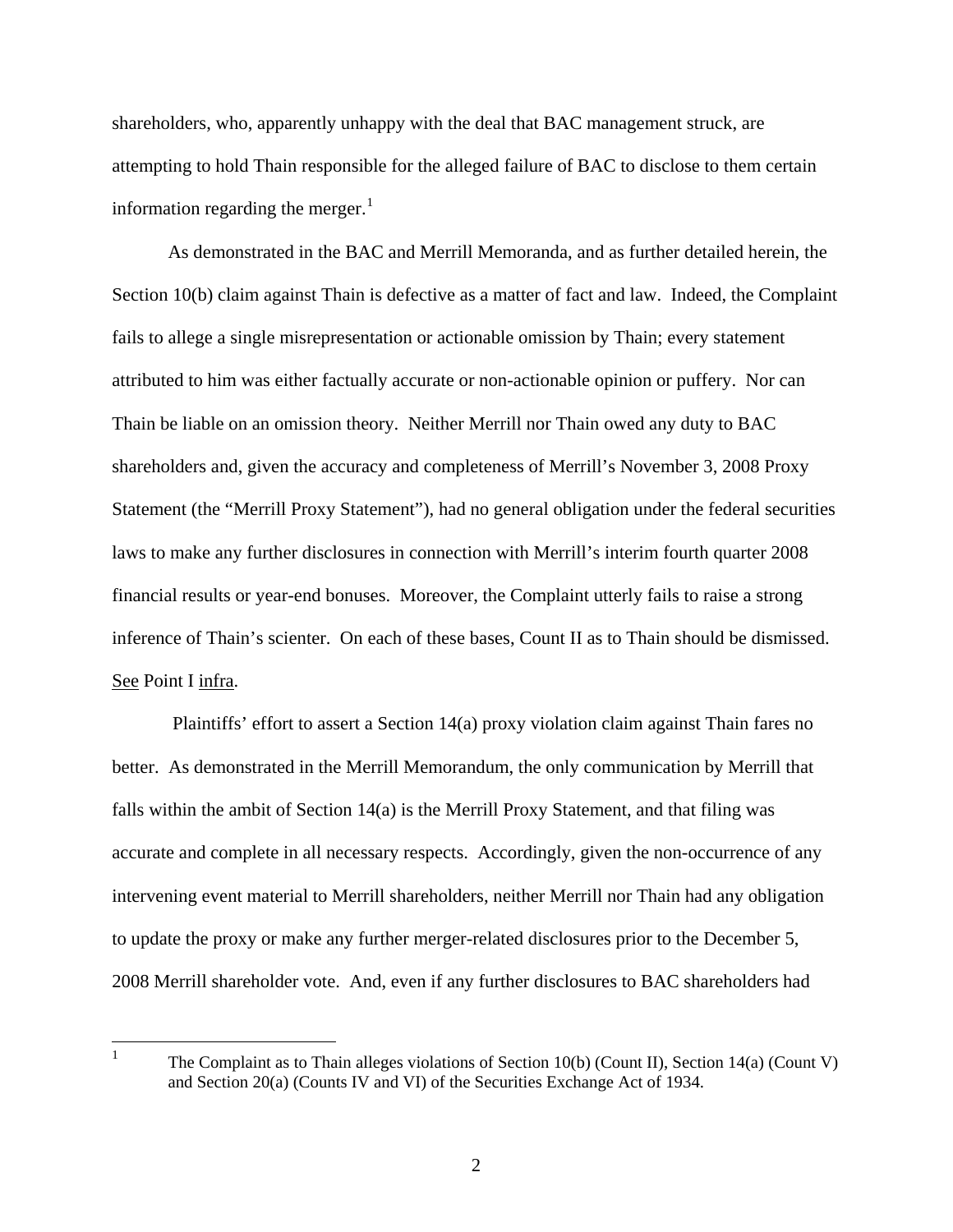<span id="page-5-0"></span>been required (they were not), such disclosures were the exclusive responsibility of BAC, which Plaintiffs concede knew all relevant facts at the same time as Merrill and Thain. On this basis, as well as the Complaint's failure to allege adequately a strong inference of Thain's scienter, the Section 14(a) claim (Count V) should be dismissed. See Point II infra.

Finally, in light of the Complaint's failure to allege adequately against Merrill any primary claim for violation of Section 10(b) and/or Section 14(a), the respective control claims under Section 20(a) (Counts IV and VI) against Thain should also be dismissed. In the alternative, in light of the fact that Thain was no longer a Merrill "control person" after December 31, 2008, to the extent the Section 20(a) claims are premised on conduct occurring after that date, they must be dismissed. See Point III infra.

### **Argument**

### **POINT I**

## **THE SECTION 10(b) CLAIM AGAINST THAIN SHOULD BE DISMISSED**

As detailed in the Merrill Memorandum, Plaintiffs' Section 10(b) claim is subject to the heightened pleading requirements of the Private Securities Litigation Reform Act of 1995. Accordingly, to state a cognizable claim, the complaint must "specify each statement alleged to have been misleading, [and] the reason or reasons why the statement is misleading" and plead "with particularity facts giving rise to a strong inference that the defendant acted with the required state of mind." 15 U.S.C. § 78u-4(b)(1)-(2); <u>see also Tellabs</u>, Inc. v. Makor Issues  $&$ Rights, Ltd., 551 U.S. 308, 321 (2007). Plaintiffs' Complaint has not and cannot meet these basic requirements as to Thain.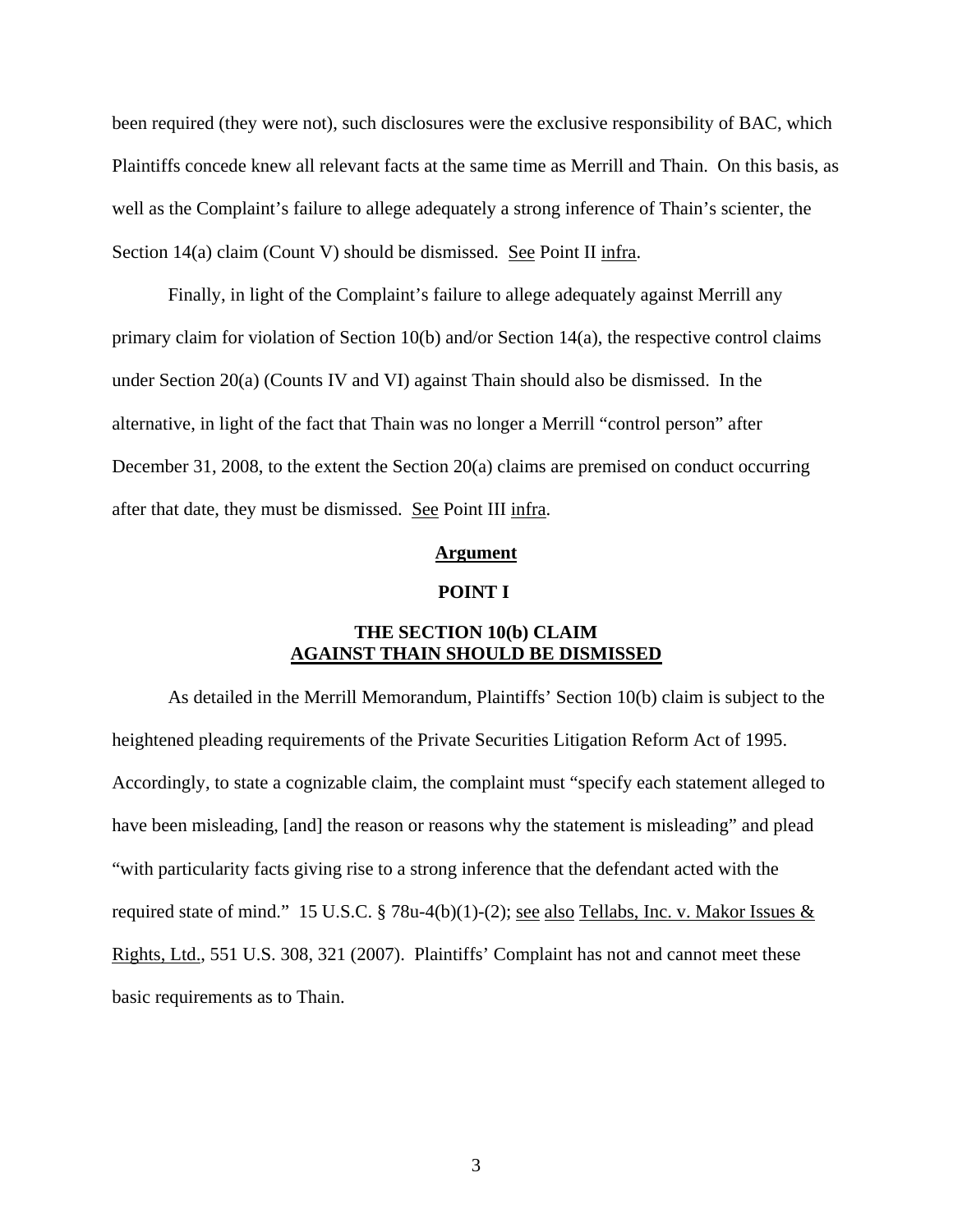### <span id="page-6-0"></span>**A. The Complaint Fails To Plead Any Misrepresentation By Thain**

First, the Complaint fails to allege any cognizable basis for holding Thain liable to BAC shareholders for alleged misrepresentations in connection with the Merrill-BAC merger. Indeed, as detailed in the BAC and Merrill Memoranda, each and every statement alleged to have been made by Merrill or Thain was either an accurate statement of historical fact or a non-actionable expression of opinion or optimism. See BAC Memo. at 12-25, 37-44, 48-50, 57-66; Merrill Memo. at 7.

Notably, the Complaint alleges only a total of three direct statements by Mr. Thain that Plaintiffs allege were false and/or misleading: (1) a statement at a September 15, 2008 press conference that he believed that the merger made strategic sense and was an attractive transaction from a shareholder perspective (Compl. ¶ 191); (2) a statement in a September 15, 2008 press release -- "Merrill Lynch is a great global franchise and I look forward to working with Ken Lewis and our senior management to create what will be the leading financial institution in the world with the combination of these two firms" (Compl. ¶ 192); and (3) statements in an October 16, 2008 press release that Merrill (a) "continued to reduce exposures and de-leverage the balance sheet prior to the closing of the Bank of America deal," and (b) "believe[d] even more that the transaction will create an unparalleled global company with preeminent…earnings power." (Compl. ¶ 84.)

On their face, none of these comments are actionable as a matter of law. Each of the statements regarding the strategic merit of the transaction was a forward-looking statement of optimism and puffery that courts have routinely concluded fails to state a claim under Section 10(b). See Merrill Memo. at 6 (citing, e.g., ECA & Local 134 IBEW Joint Pension Trust of Chi. v. JPMorgan Chase Co., 553 F.3d 187, 205-06 (2d Cir. 2009)). And the statement regarding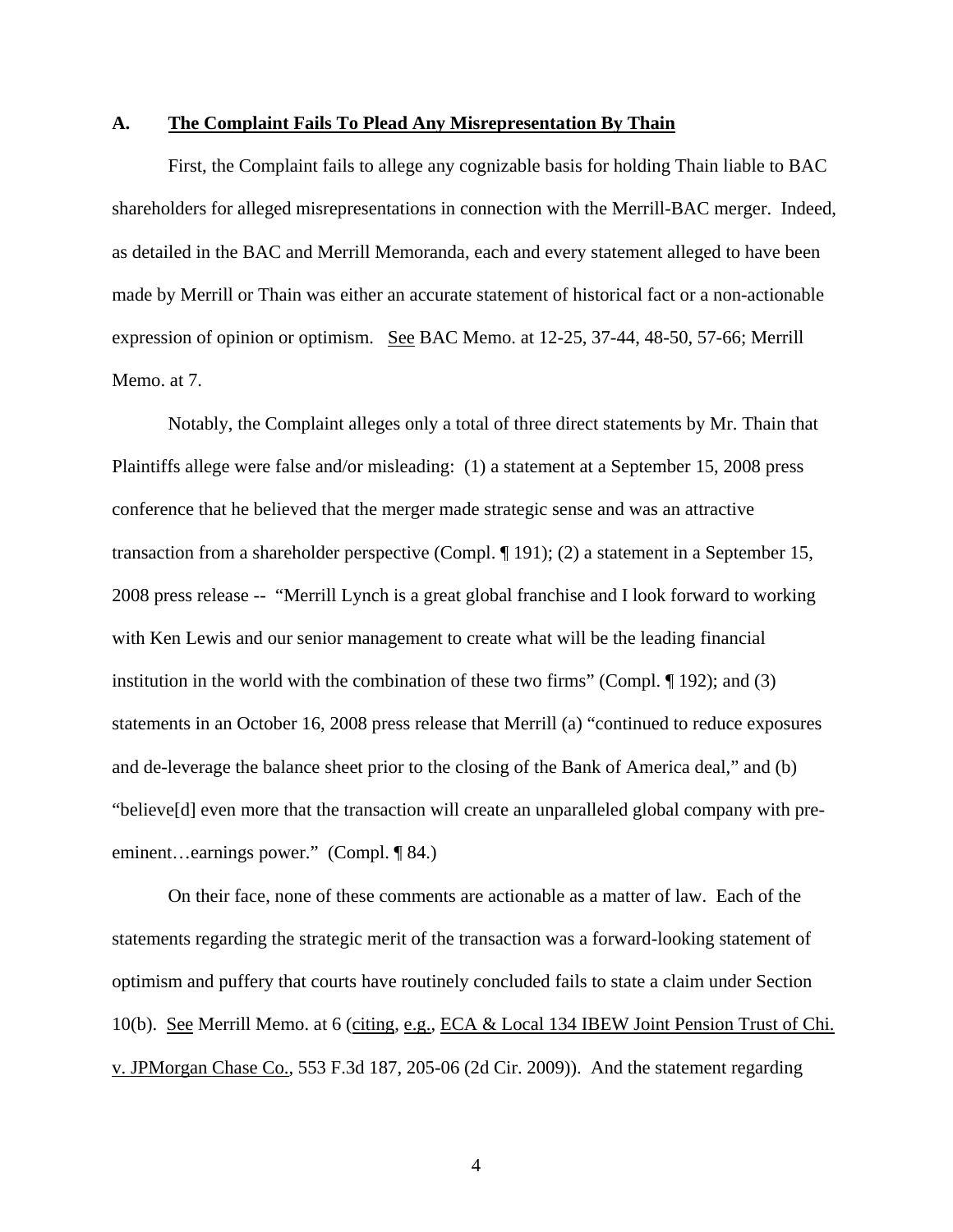<span id="page-7-0"></span>Merrill's efforts to "continue<sup>[]</sup> to reduce exposures and de-leverage the balance sheet" was factually accurate in all respects. (Compl. ¶ 84.) Nothing in such statement in any way implies that Merrill's balance sheet might not continue to suffer additional writedowns; to the contrary, the statement makes clear that the effort to steady Merrill was a work-in-progress. See Merrill Memo. at 5.

## **B. The Complaint Fails to Allege Any Actionable Omission By Thain**

Stripped of the baseless allegation that Thain made misrepresentations, the remainder of the Section 10(b) claim against Thain hinges entirely on purported omissions. Specifically, the Complaint alleges that Thain is responsible for BAC's alleged failure to disclose to its shareholders: (a) Merrill's fourth quarter losses as they were occurring (Compl. ¶106); (b) the bonus cap agreement contained in the Disclosure Schedule to the merger agreement (Compl. ¶8); and (c) the payment by Merrill on December 31, 2008 of the cash component of the 2008 bonuses. (Compl. ¶106.)

As detailed in the Merrill Memorandum, however, neither Merrill nor Thain had any duty to disclose or update BAC shareholders as to any of these matters. See Merrill Memo. at 3-5 (citing Chiarella v. United States, 445 U.S. 222, 228 (1980) (to be held liable for omissions under Section 10(b) and Rule 10b-5, a defendant must owe plaintiff an affirmative duty to disclose, which only "arises when one party has information that the other [party] is entitled to know because of a fiduciary or other similar relation of trust and confidence between them." (quotation omitted)).

Plaintiffs' attempt to impose an obligation on Merrill and Thain to make further disclosures beyond the Merrill Proxy Statement makes no sense. Thain, as the CEO of BAC's counterparty, was adverse to BAC shareholders and certainly did not owe BAC shareholders any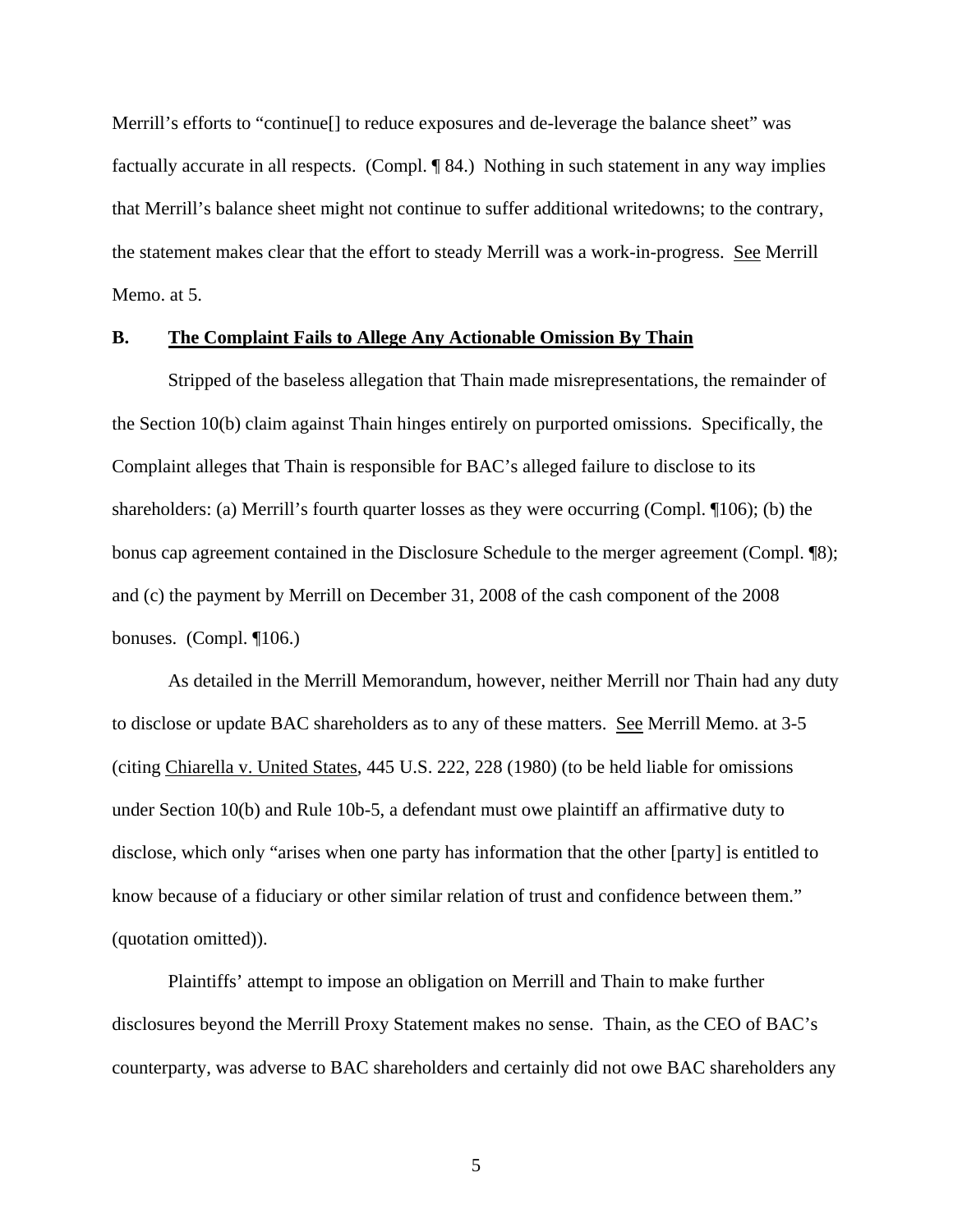<span id="page-8-0"></span>fiduciary duty. See Merrill Memo. at 4. Rather, he owed a fiduciary duty to Merrill shareholders to look out for their financial well-being and to ensure that the transaction properly closed. Notably, this is not a situation in which a target was privy to negative information with respect to its financial condition that was unknown to the acquiror. To the contrary, the Complaint acknowledges that Merrill was "open kimono" with BAC with respect to both ongoing fourth quarter financial results and year-end bonuses. See, e.g., Compl. ¶ 93. Accordingly, the duty to update BAC shareholders, if any, would fall solely on the shoulders of  $BAC<sup>2</sup>$  $BAC<sup>2</sup>$  $BAC<sup>2</sup>$ 

## **C. The Complaint Fails Adequately To Allege Thain's Scienter**

The Section 10(b) claim against Thain should also be dismissed for failure to allege particularized facts that create a "strong inference" that he acted with scienter. See 15 U.S.C. §  $78u-4(b)(2)$ . Given the undisputed facts here  $-$  after negotiating the merger for Merrill's shareholders, Thain lost his job as CEO and gave up any bonus for 2008 -- an inference of "nonfraudulent intent" is far more compelling that an inference of scienter. Tellabs, 551 U.S. at 314. Moreover, Plaintiffs' burden here is especially stringent in light of the Section 10(b) claim's dependence upon omissions. See Merrill Memo. at 8 (citing Kalnit v. Eichler, 85 F. Supp. 2d 232, 245 (S.D.N.Y. 1999), aff'd, 264 F.3d 131, 143 (2d Cir. 2001)).

A brief review of what the Complaint labels as "additional evidence of Thain's scienter" proves the point. See Compl. ¶255 (Thain was aware of Merrill's finances); ¶ 256 (Thain was

<span id="page-8-1"></span> $\frac{1}{2}$  Notably, the Complaint does not even allege that Thain was aware of many of the items that Plaintiffs claim should have been disclosed. Specifically, Plaintiffs have not and, given the wellpublicized facts here, cannot allege that Thain knew anything about: (a) BAC's discussions in November and December 2008 regarding invoking the merger's material adverse change provision (the "MAC"), (b) the effect of Merrill's fourth quarter results on BAC's financial condition, or (c) BAC's discussions with the United States Treasury and Federal Reserve with respect to the MAC and TARP assistance. Plainly, Thain cannot be liable for failing to disclose information to which he was not privy.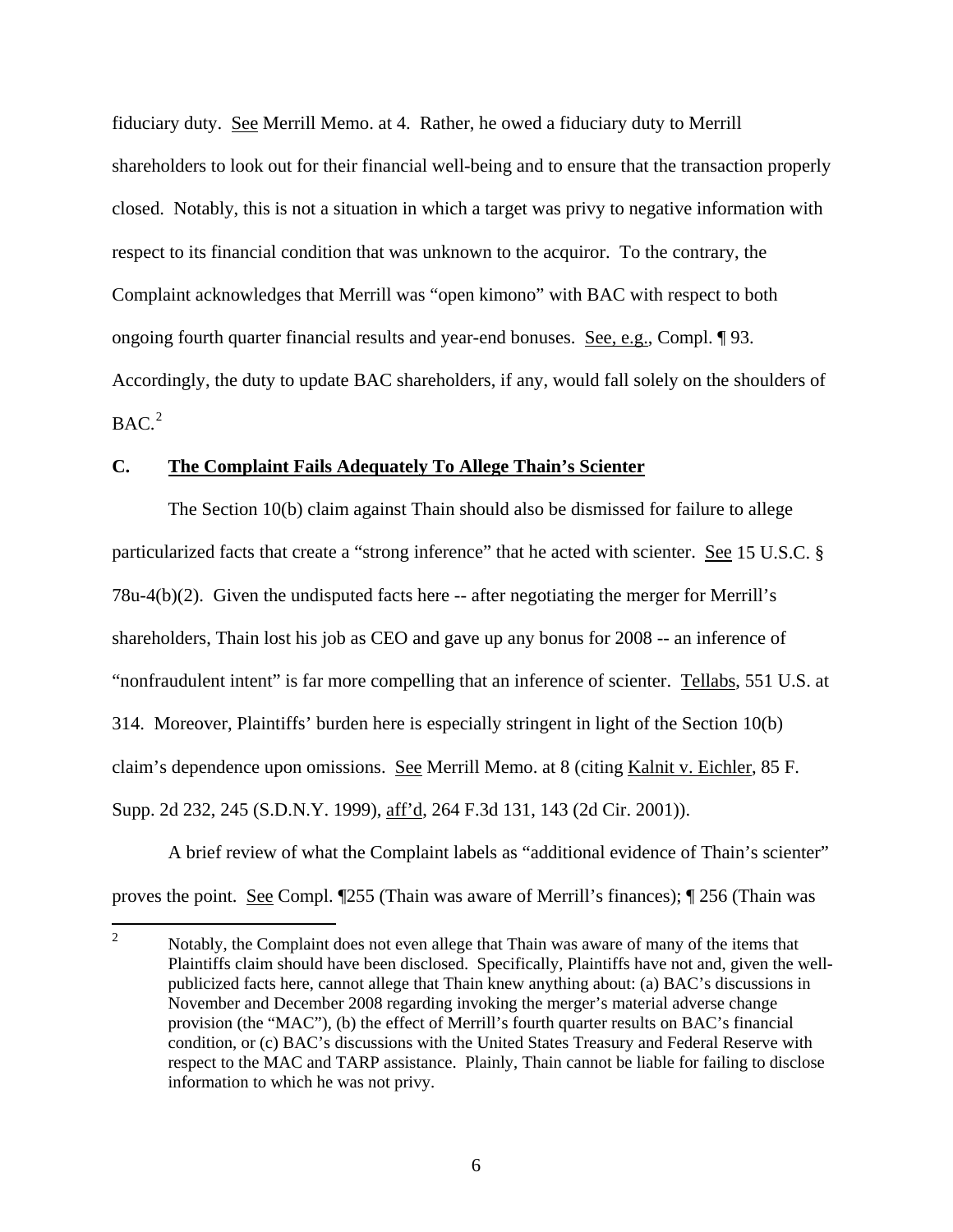aware of the "secret bonus agreement" between Merrill and BAC), ¶ 257 (Thain was involved in the issuance and timing of Merrill bonuses), ¶ 258 (Thain believed that, without a merger, Merrill would become "'effectively insolvent' beginning Monday morning" [September 15, 2008]). Neither individually nor collectively do these referenced allegations constitute strong circumstantial evidence of conscious misbehavior or recklessness. For example, Thain's awareness of Merrill's mounting daily losses in the fourth quarter is irrelevant. It is BAC's alleged failure to disclose that it did not have the capital to absorb Merrill's losses that Plaintiffs claim constituted a fraud (Compl. ¶103), and there is no allegation that Thain was privy to BAC's financial condition. See Merrill Memo. at 13-15. Likewise, the Complaint's allegations regarding BAC's discussions of the MAC and TARP funding have no bearing on Thain's scienter since Plaintiffs have not alleged, and cannot allege, that Thain was aware of such discussions.

The allegations with respect to the bonuses and Merrill's liquidity fare no better. Given, inter alia, Merrill's public disclosures with respect to compensation, the negative covenants contained in the merger agreement, the actual amount of bonuses paid and the unlikelihood a CEO would determine what exhibits to include in a proxy statement, the allegation that Thain fraudulently intended to hide the largely irrelevant Merrill bonus cap by omitting the Disclosure Schedule from the proxy is simply not credible. A far more compelling explanation is the likelihood that Thain simply had nothing to do with the decisions with respect to bonus disclosures.

Lastly, Thain's alleged concern with respect to Merrill's liquidity in the wake of a potential Lehman Brothers bankruptcy is irrelevant to the scienter analysis. The Complaint does not allege that Merrill or Thain failed to provide full financial disclosure to BAC during the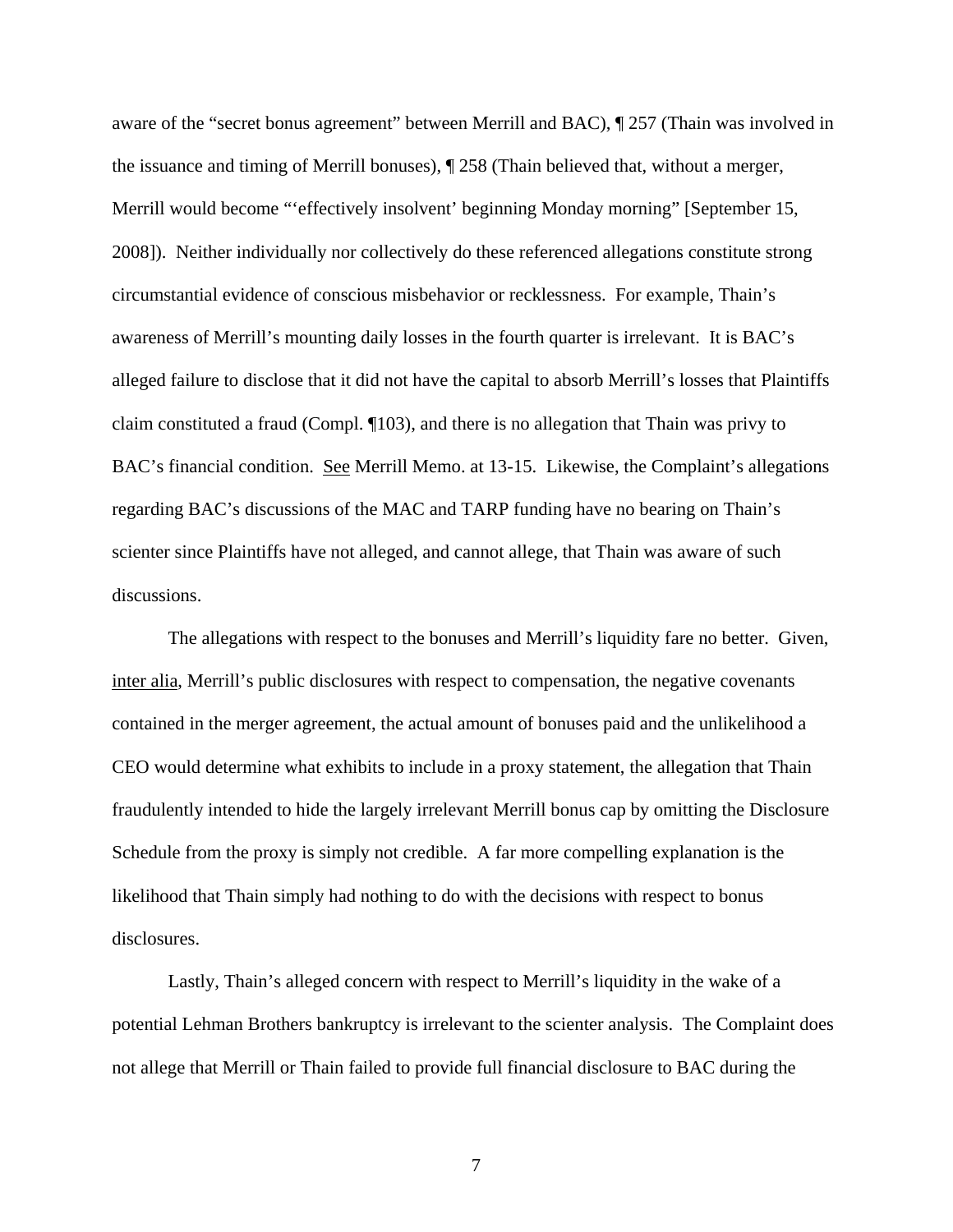course of BAC's due diligence. Moreover, Plaintiffs have disingenuously twisted Mr. Thain's words. The source of the allegation is his testimony before the New York Attorney General and that transcript (which is in part a public document) makes no mention whatsoever of a Merrill "insolvency"; Mr. Thain merely stated that, in the event of a bankruptcy filing by Lehman Brothers, Merrill "would likely have very serious funding problems beginning Monday morning." See Exhibit A to the Declaration of David S. Hoffner, dated November 24, 2009 ("Hoffner Decl."). That statement is in no way inconsistent with Thain's statement that BAC's acquisition of Merrill and its unequalled wealth management business made long-term strategic sense.<sup>[3](#page-10-0)</sup>

#### **POINT II**

#### **THE SECTION 14(a) CLAIM AGAINST THAIN SHOULD BE DISMISSED**

 In light of Plaintiffs' allegations of fraudulent conduct in connection with the Proxy Statement, the Section 14(a) claim related thereto is subject to the same heightened pleading obligations as the Section 10(b) claim. Merrill Memo. at 13. Accordingly, for the reasons stated in Point I supra, as well as the additional arguments set forth in the Merrill Memorandum, the Section 14(a) claim against Thain should be dismissed for failure to allege a strong inference of scienter.

 In addition, to the extent the Section 14(a) claim is premised on an alleged failure to update the Merrill Proxy Statement to provide, for example, interim financial information with respect to Merrill's ongoing fourth quarter, it should be dismissed as a matter of law. Merrill and

<span id="page-10-0"></span> $\frac{1}{3}$  Thain's views on the severity of the financial crisis in the fall of 2008 were well-publicized. Indeed, at a November 11, 2008 Merrill analyst conference, Thain likened the current economic meltdown to "the 1929 period." Transcript of Nov. 11, 2008 Merrill Lynch Banking & Financial Services Conference at 3 (Hoffner Decl., Ex. B). Such comments belie any fraudulent intent to hide Merrill's financial difficulties.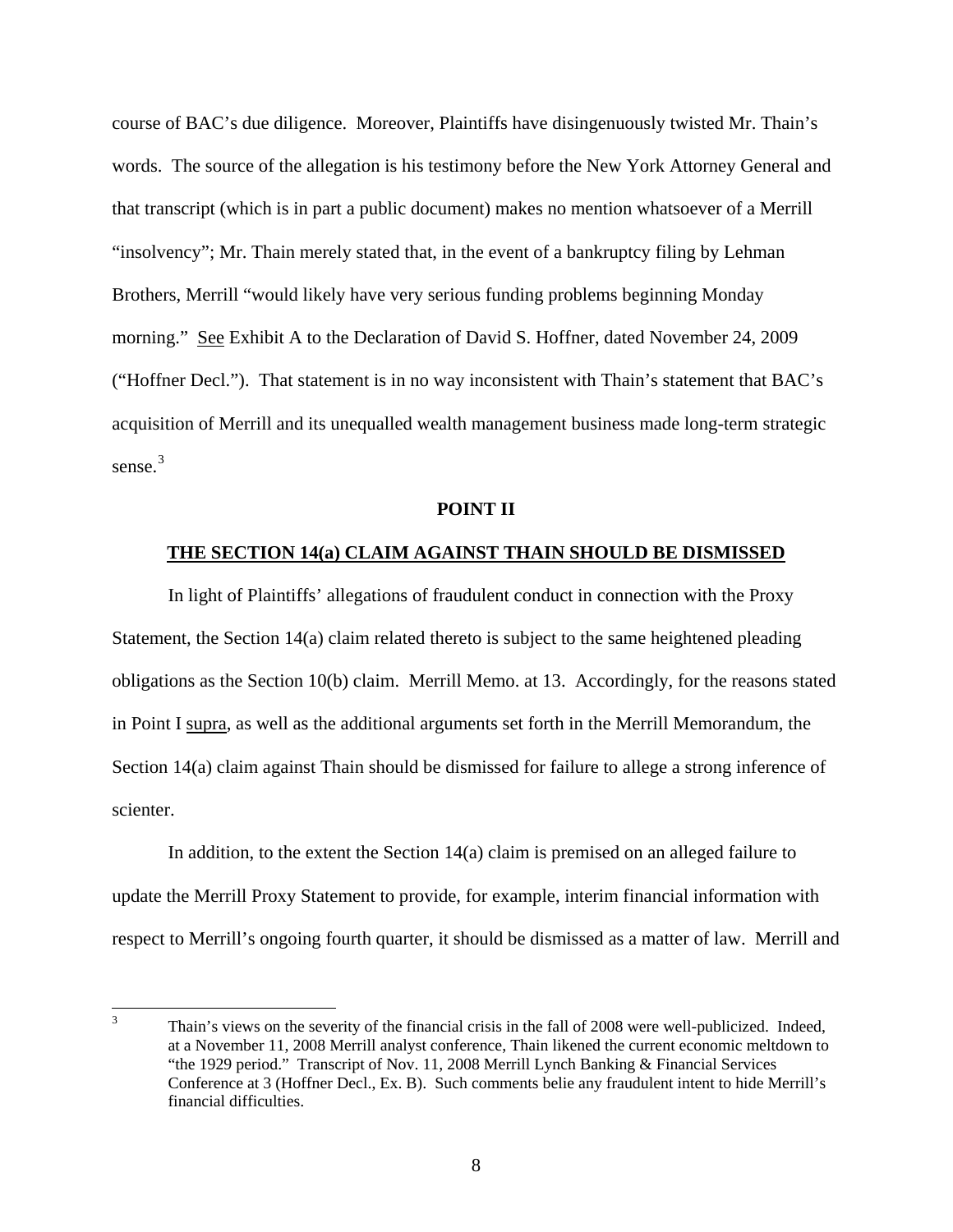<span id="page-11-0"></span>BAC each filed their own proxy statements with respect to each's separate shareholder vote.<sup>[4](#page-11-1)</sup> Accordingly, any duty to BAC shareholders to update the BAC proxy to provide additional information regarding the merger was the sole responsibility of BAC.

As explained in the Merrill Memorandum, the few decisions allowing a Section 14(a) claim against an acquired corporation to be brought by a shareholder of an acquiring corporation are inapposite. None, to our knowledge, has upheld a Section 14(a) failure to update claim brought by shareholders of an acquiror against the acquired corporation (much less its officers) where, as here, the target provided the acquiring entity with contemporaneous access to the allegedly material information. Merrill Memo. at 14-15. Given such a level playing field of information, whether or not new information should be disclosed prior to a shareholder vote is an assessment uniquely appropriate to the company whose shareholders are voting.

### **POINT III**

## **THE SECTION 20(a) CLAIMS AGAINST THAIN SHOULD BE DISMISSED**

To establish a Section 20(a) claim, a plaintiff must show: "(1) a primary violation by a controlled person; (2) control of the primary violator by the defendant; and (3) 'that the controlling person was in some meaningful sense a culpable participant' in the primary violation." Boguslavsky v. Kaplan, 159 F.3d 715, 720 (2d Cir. 1998) (quoting S.E.C. v. First Jersey Secs., Inc., 101 F.3d 1450, 1472 (2d Cir. 1996)); see also, Klock v. Lehman Bros. Kuhn Loeb Inc.*,* 584 F. Supp. 210, 216 (S.D.N.Y. 1984). The Section 20(a) claims against Thain

<span id="page-11-1"></span> $\frac{1}{4}$  The solicitation with respect to the merger is often referred to as a "joint proxy statement" of BAC and Merrill. In actuality, each corporation made its own separate filing on Schedule 14A with the United States Securities and Exchange Commission. For example, the BAC proxy contained a Notice of Special Meeting of Stockholders with respect to a vote by BAC shareholders on the merger to be held in Charlotte, North Carolina, whereas the Merrill Proxy Statement (which was not signed by Thain) provided notice of a Merrill shareholder vote in New York. Compare excerpt of Merrill Proxy Statement (Hoffner Decl., Ex. C) with excerpt of BAC Proxy Statement (Hoffner Decl., Ex. D).